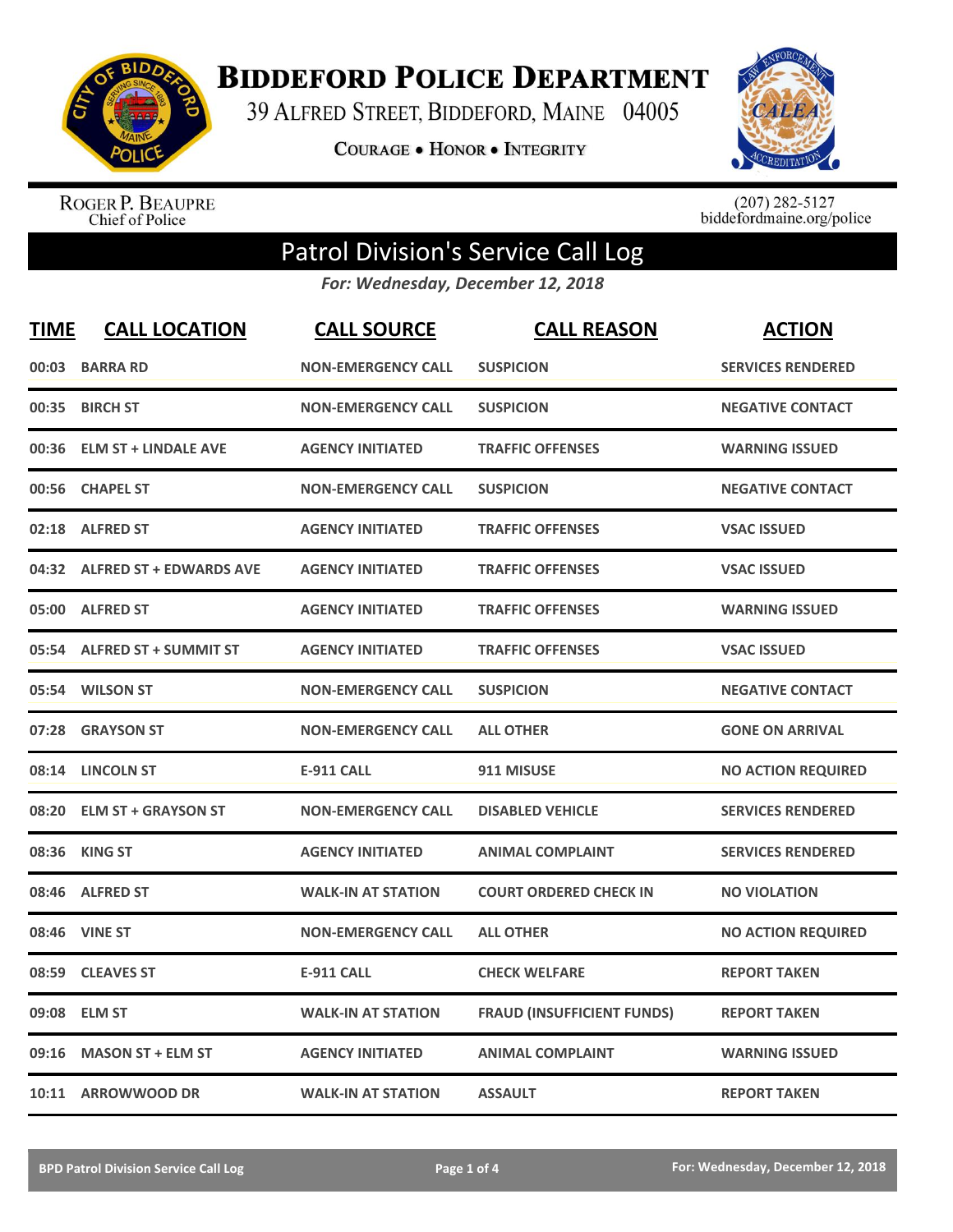| <b>TIME</b> | <b>CALL LOCATION</b>                                                                                                            | <b>CALL SOURCE</b>        | <b>CALL REASON</b>                                                                                                                                                  | <b>ACTION</b>                |
|-------------|---------------------------------------------------------------------------------------------------------------------------------|---------------------------|---------------------------------------------------------------------------------------------------------------------------------------------------------------------|------------------------------|
|             | 10:28 ALFRED ST                                                                                                                 | <b>WALK-IN AT STATION</b> | <b>COURT ORDERED CHECK IN</b>                                                                                                                                       | <b>NO VIOLATION</b>          |
|             | 11:06 ELM ST + MCARTHUR WAY                                                                                                     | <b>AGENCY INITIATED</b>   | <b>TRAFFIC OFFENSES</b>                                                                                                                                             | <b>VSAC ISSUED</b>           |
|             | 11:29 ELM ST                                                                                                                    | <b>AGENCY INITIATED</b>   | <b>TRAFFIC OFFENSES</b>                                                                                                                                             | <b>WARNING ISSUED</b>        |
|             | 11:32 ALFRED ST                                                                                                                 | <b>WALK-IN AT STATION</b> | <b>CIVIL COMPLAINT</b>                                                                                                                                              | <b>SERVICES RENDERED</b>     |
|             | 11:33 MAIN ST<br>CHARGE: SALE/USE OF DRUG PARAPHERNALIA                                                                         | <b>AGENCY INITIATED</b>   | <b>TRAFFIC OFFENSES</b><br>OFFENDER: ELIU M MALDONADO  AGE: 36  RESIDENT OF: LAWRENCE, MA                                                                           | <b>CITATION ISSUED</b>       |
|             | 11:33 CLIFFORD ST                                                                                                               | <b>NON-EMERGENCY CALL</b> | <b>CRIM THREAT / TERRORIZING</b>                                                                                                                                    | <b>SERVICES RENDERED</b>     |
|             | 11:41 SOUTH ST<br>CHARGE: DISORDERLY CONDUCT, FIGHTING<br>CHARGE: DISORDERLY CONDUCT, FIGHTING<br><b>CHARGE: WARRANT ARREST</b> | <b>AGENCY INITIATED</b>   | <b>FIGHTS</b><br>OFFENDER: JOSHUA JAMES WOODBURY  AGE: 40  RESIDENT OF: PORTLAND, ME<br>OFFENDER: MICHAEL JAMES PIXLEY  AGE: 22  RESIDENT OF: OLD ORCHARD BEACH, ME | <b>ARREST(S) MADE</b>        |
|             | 12:04 ALFRED ST                                                                                                                 | <b>NON-EMERGENCY CALL</b> | <b>TRESPASSING</b>                                                                                                                                                  | <b>SERVICES RENDERED</b>     |
|             | 12:53 ALFRED ST                                                                                                                 | <b>WALK-IN AT STATION</b> | <b>COURT ORDERED CHECK IN</b>                                                                                                                                       | <b>NO VIOLATION</b>          |
|             | 13:10 MAIN ST                                                                                                                   | <b>E-911 CALL</b>         | 911 MISUSE                                                                                                                                                          | <b>REFERRED OTHER AGENCY</b> |
|             | 13:33 ARROWWOOD DR                                                                                                              | <b>WALK-IN AT STATION</b> | <b>PAPERWORK</b>                                                                                                                                                    | <b>SERVICES RENDERED</b>     |
|             | 13:55 ALFRED ST                                                                                                                 | <b>WALK-IN AT STATION</b> | <b>COURT ORDERED CHECK IN</b>                                                                                                                                       | <b>NO VIOLATION</b>          |
|             | 14:07 ALFRED ST                                                                                                                 | <b>WALK-IN AT STATION</b> | <b>COURT ORDERED CHECK IN</b>                                                                                                                                       | <b>NO VIOLATION</b>          |
|             | 14:25 TIGER WAY                                                                                                                 | <b>AGENCY INITIATED</b>   | <b>THEFT</b>                                                                                                                                                        | <b>REPORT TAKEN</b>          |
|             | 14:32 ALFRED ST<br><b>CHARGE: WARRANT ARREST</b>                                                                                | <b>WALK-IN AT STATION</b> | <b>WARRANT ARREST</b><br>OFFENDER: ERNEST ALFRED COLLINS PRINDALL  AGE: 44  RESIDENT OF: BIDDEFORD, ME                                                              | <b>ARREST(S) MADE</b>        |
|             | 14:35 MAIN ST                                                                                                                   | <b>NON-EMERGENCY CALL</b> | <b>PARKING COMPLAINT</b>                                                                                                                                            | <b>PARKING TICKET ISSUED</b> |
|             | 14:36 ALFRED ST                                                                                                                 | <b>NON-EMERGENCY CALL</b> | <b>SUSPICION</b>                                                                                                                                                    | <b>SERVICES RENDERED</b>     |
|             | 14:45 WESLEY DR                                                                                                                 | <b>NON-EMERGENCY CALL</b> | <b>CHECK WELFARE</b>                                                                                                                                                | <b>SERVICES RENDERED</b>     |
| 14:47       | <b>MAIN ST</b>                                                                                                                  | <b>WALK-IN AT STATION</b> | <b>TRESPASSING</b>                                                                                                                                                  | <b>SERVICES RENDERED</b>     |
|             | 14:49 ALFRED ST                                                                                                                 | <b>E-911 CALL</b>         | 911 MISUSE                                                                                                                                                          | <b>NO ACTION REQUIRED</b>    |
|             | 15:19 FALL ST + SUMMER ST                                                                                                       | <b>NON-EMERGENCY CALL</b> | <b>SUSPICION</b>                                                                                                                                                    | <b>SERVICES RENDERED</b>     |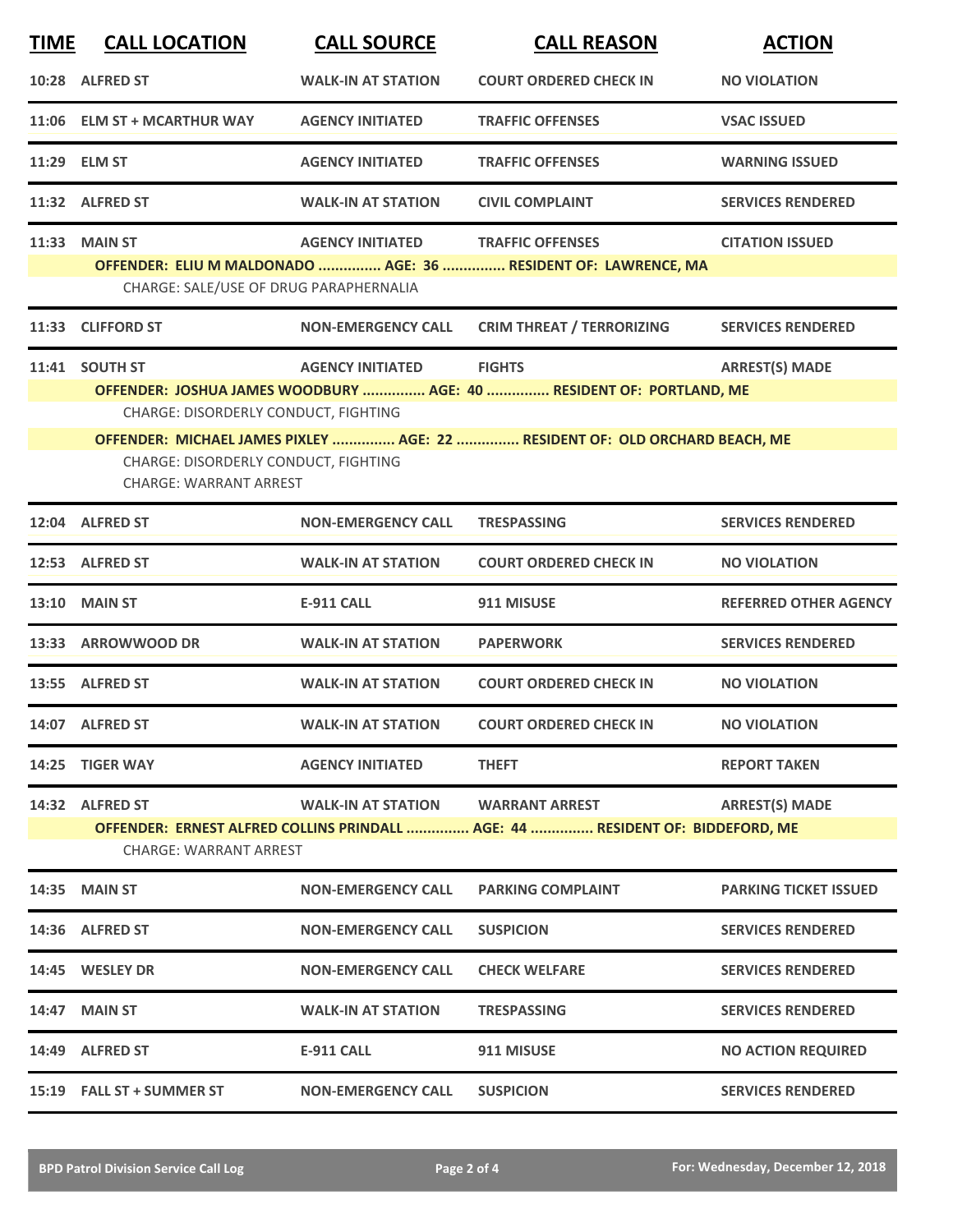| <b>TIME</b>                                                                                       | <b>CALL LOCATION</b>                                | <b>CALL SOURCE</b>              | <b>CALL REASON</b>                                                    | <b>ACTION</b>                     |  |
|---------------------------------------------------------------------------------------------------|-----------------------------------------------------|---------------------------------|-----------------------------------------------------------------------|-----------------------------------|--|
|                                                                                                   | <b>15:44 MAIN ST</b>                                | <b>AGENCY INITIATED</b>         | <b>ASSIST PD AGENCY</b>                                               | <b>SERVICES RENDERED</b>          |  |
|                                                                                                   | 16:00 MAIN ST + RAILROAD AVE                        | <b>AGENCY INITIATED</b>         | <b>TRESPASSING</b>                                                    | <b>WARNING ISSUED</b>             |  |
|                                                                                                   | <b>16:15 MAIN ST</b>                                | <b>NON-EMERGENCY CALL</b>       | <b>ARTICLES LOST/FOUND</b>                                            | <b>ITEM REMOVED</b>               |  |
|                                                                                                   | 16:27 ELM ST                                        | E-911 CALL                      | 911 MISUSE                                                            | <b>SERVICES RENDERED</b>          |  |
|                                                                                                   | 16:28 HILL ST + RAYMOND ST                          | <b>AGENCY INITIATED</b>         | <b>TRAFFIC OFFENSES</b>                                               | <b>WARNING ISSUED</b>             |  |
|                                                                                                   | 16:33 POOL ST + SIMARD AVE                          | <b>AGENCY INITIATED</b>         | <b>TRAFFIC OFFENSES</b>                                               | <b>WARNING ISSUED</b>             |  |
|                                                                                                   | 16:37 ALFRED ST                                     | <b>WALK-IN AT STATION</b>       | <b>COURT ORDERED CHECK IN</b>                                         | <b>SERVICES RENDERED</b>          |  |
|                                                                                                   | 16:38 ELM ST                                        | <b>AGENCY INITIATED</b>         | <b>TRAFFIC OFFENSES</b>                                               | <b>WARNING ISSUED</b>             |  |
|                                                                                                   | 16:48 GRAYSON ST + ELM ST                           | <b>AGENCY INITIATED</b>         | <b>TRAFFIC OFFENSES</b>                                               | <b>WARNING ISSUED</b>             |  |
|                                                                                                   | <b>16:55 MARINER WAY</b>                            | <b>NON-EMERGENCY CALL</b>       | <b>SUSPICION</b>                                                      | <b>GONE ON ARRIVAL</b>            |  |
|                                                                                                   | 17:08 HILL ST + RITZ AVE                            | <b>AGENCY INITIATED</b>         | <b>TRAFFIC OFFENSES</b>                                               | <b>WARNING ISSUED</b>             |  |
|                                                                                                   | 17:18 ALFRED ST                                     | <b>E-911 CALL</b>               | 911 MISUSE                                                            | <b>NO ACTION REQUIRED</b>         |  |
|                                                                                                   | 17:22 JEFFERSON ST + WASHINGTON S RADIO             |                                 | <b>ASSIST PD AGENCY</b>                                               | <b>SERVICES RENDERED</b>          |  |
|                                                                                                   | 17:23 ALFRED ST                                     | <b>NON-EMERGENCY CALL</b>       | <b>PAPERWORK</b>                                                      | <b>SERVICES RENDERED</b>          |  |
|                                                                                                   | 17:28 LINCOLN ST + ELM ST                           | <b>AGENCY INITIATED</b>         | <b>TRAFFIC OFFENSES</b>                                               | <b>WARNING ISSUED</b>             |  |
|                                                                                                   | 17:37 GRAHAM ST                                     | <b>E-911 CALL</b>               | 911 MISUSE                                                            | <b>WARNING ISSUED</b>             |  |
|                                                                                                   | 17:45 ALFRED ST + MEDICAL CENTER D AGENCY INITIATED |                                 | <b>TRAFFIC OFFENSES</b>                                               | <b>WARNING ISSUED</b>             |  |
|                                                                                                   | 17:53 MAINE TPKE                                    | <b>E-911 CALL</b>               | 911 MISUSE                                                            | <b>NO ACTION REQUIRED</b>         |  |
|                                                                                                   | 18:20 LINCOLN ST                                    | <b>E-911 CALL</b>               | 911 MISUSE                                                            | <b>NO ACTION REQUIRED</b>         |  |
|                                                                                                   | 19:07 ALFRED ST + MAINE TPKE                        | <b>AGENCY INITIATED</b>         | <b>TRAFFIC OFFENSES</b>                                               | <b>WARNING ISSUED</b>             |  |
|                                                                                                   | 19:14 ALFRED ST + BOULDER WAY                       | <b>AGENCY INITIATED</b>         | <b>TRAFFIC OFFENSES</b>                                               | <b>WARNING ISSUED</b>             |  |
|                                                                                                   | 19:20 ALFRED ST                                     | NON-EMERGENCY CALL SHOPLIFTING  |                                                                       | <b>ARREST(S) MADE</b>             |  |
|                                                                                                   |                                                     |                                 | OFFENDER: KRISTYN MARIE LACHANCE  AGE: 29  RESIDENT OF: BIDDEFORD, ME |                                   |  |
| CHARGE: THEFT BY UNAUTHORIZED TAKING OR TRANSFER<br><b>CHARGE: VIOLATING CONDITION OF RELEASE</b> |                                                     |                                 |                                                                       |                                   |  |
|                                                                                                   | <b>19:30 HILL ST</b>                                | <b>AGENCY INITIATED</b>         | <b>SUSPICION</b>                                                      | <b>SERVICES RENDERED</b>          |  |
|                                                                                                   | 19:32 WASHINGTON ST                                 | AGENCY INITIATED WARRANT ARREST |                                                                       | <b>ARREST(S) MADE</b>             |  |
|                                                                                                   |                                                     |                                 | OFFENDER: LEE DAVID FISHER  AGE: 21  RESIDENT OF: BIDDEFORD, ME       |                                   |  |
|                                                                                                   | CHARGE: WARRANT ARREST                              |                                 |                                                                       |                                   |  |
|                                                                                                   | <b>BPD Patrol Division Service Call Log</b>         | Page 3 of 4                     |                                                                       | For: Wednesday, December 12, 2018 |  |